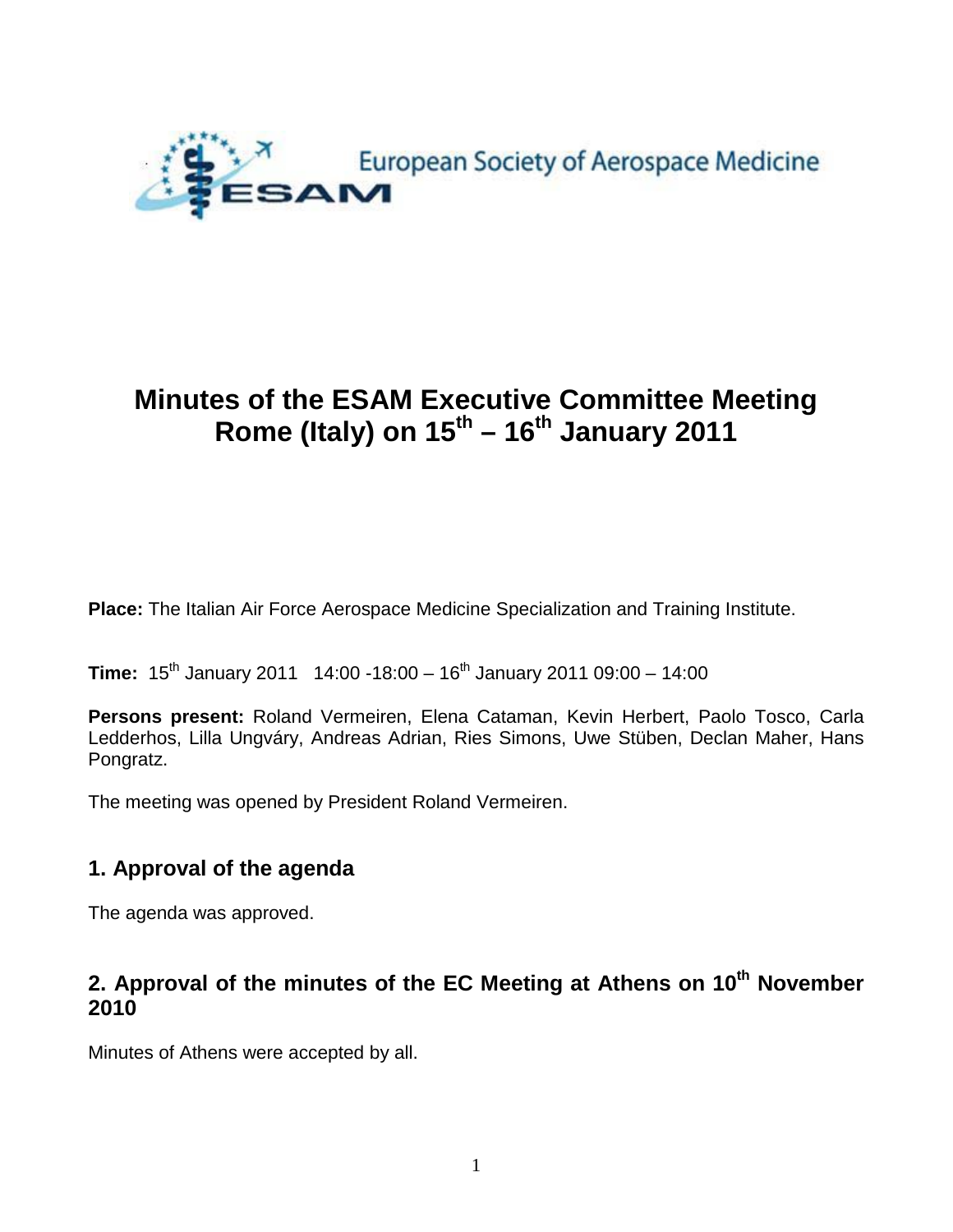## **3. Approval of the GA minutes at Athens on 13th November 2010**

The Minutes of the GA meeting in Athens were approved. Original paper was signed by Roland and Paolo. No comments from the floor.

After acceptance of the minutes, a discussion followed regarding the unwieldy mechanism that appears to be in place to generate the minutes of the EC meetings.

It was pointed out that a contemporaneous record was generated by Declan, acting as scribe, then handed over to the President and Secretary General for use as a resource to create the minutes. After that point the draft minutes were sent to the Information Officer for proofing, then sent to the President for vetting and then sent to the web master for publication.

It was suggested that the draft minutes would be written by the scribe and passed to the Secretary General for correction and then to the President. Any comments on the draft minutes should be directed to the President and the final draft sent to the Information Director and by his/her to the web master. In this manner, it should be possible to streamline the process and allow for a timely mechanism for comment whilst facilitating speedy publication of the minutes.

## **4. ECAM**

### 2010 : Conclusions / Presentations on website

Thanks were given to the Hellenic Society for the work they did in forming ECAM 2.

A number of issues remain outstanding in areas of re-imbursement of some of the presenters and receipts for the prizes given to the papers awarded during the meeting.

A discussion ensued regarding the format of ECAM 2. Special attention was expressed on the use of a Poster. It is important to let the delegates know in advance what the topic of the Poster is. Lilla pointed out issues that came to light both in ECAM 1 and 2. These included the fact that some presenters found it difficult to deliver in English and that it might be possible to run parallel session that might be in languages other than in English. Also, poster presentations are non-verbal apart from seeking clarification from the author or where one enters a one to one conversation. It was agreed that multi-lingual presentations/sessions could generate interest and increase the number of participants. Uwe pointed out that a clear structure for the congress is required as it is in AsMA and ICASM. If a national panel is generated, a translator to English should be supplied by the national group. But it is important for ESAM to find out its own congress format, not to copy that of ICASM or AsMA. There is a great wealth in hearing a presenter deliver in their native tongue.

Clarity of the structure of the congress will afford delegates the opportunity to prepare questions and comments in advance. Lilla suggested a questionnaire be sent to member societies to find out who would be willing to present.

To date, the presentations from ECAM 2 have not been all made available to the EC. A small number of the presentations are in the possession of the EC, but the majority have not been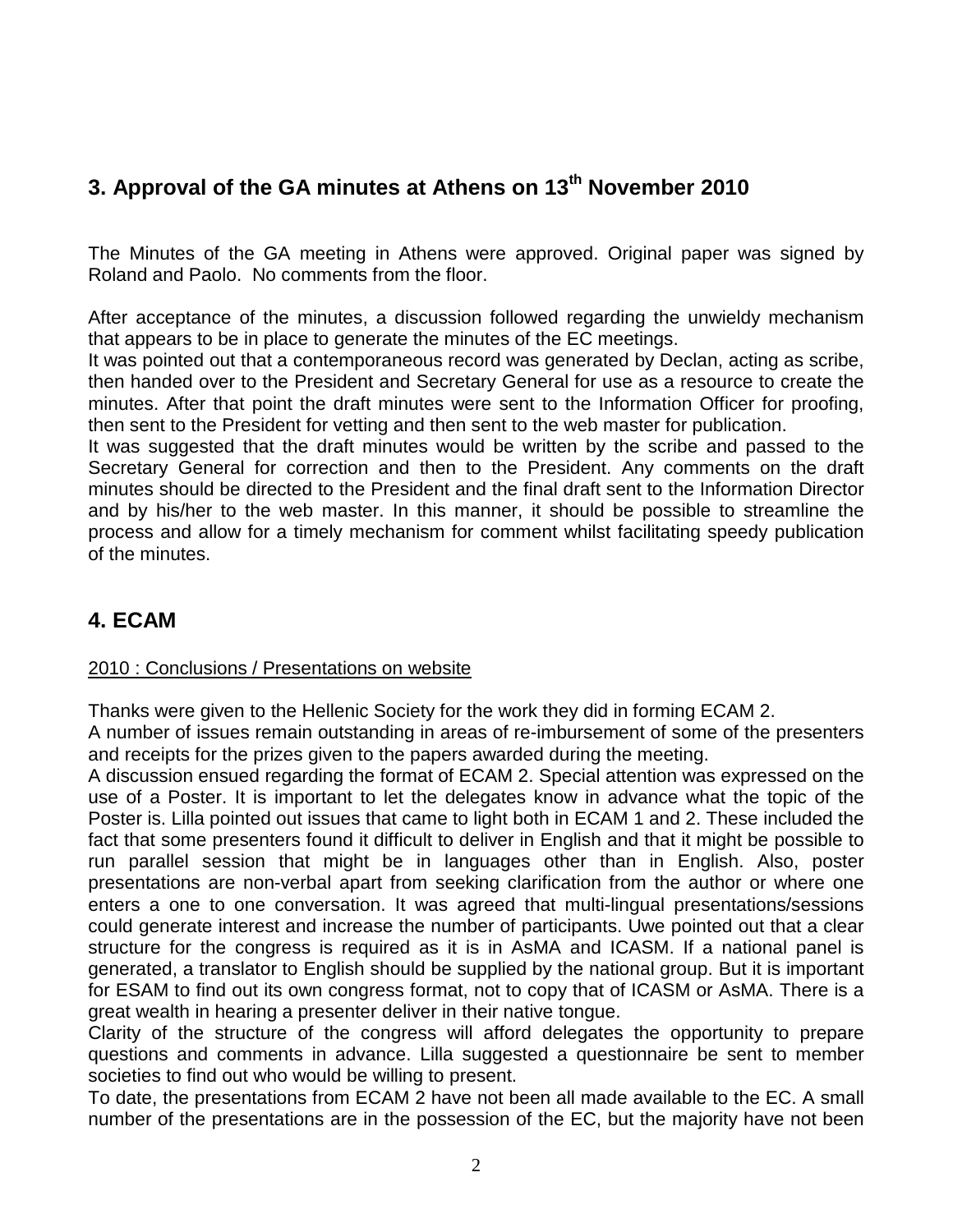forwarded. In future congresses, it is proposed that advance consent will be sought for publication on the website. Paolo stated that he will contact each of the member societies requesting a copy of the presentations from ECAM 2.

With reference to the paper presentations, there was a very healthy debate regarding the manner in which these presentations are carried out.

Whilst it is recognised that English is the first language in Aviation and is reflected as the primary language in the statutes of ESAM, there is a need for inclusion of those member states who find it more appropriate to deliver their message in another tongue. Following discussion, it was proposed that a presentation would normally be in English. The abstract will be in English. The presenter may deliver the commentary in another language supplying simultaneous translation. The slides would be in English and comments from the floor shall be translated to English. It will remain the responsibility of the visiting member society to provide the translation services required to allow for a bi lingual presentation.

## Thanks was expressed to AsMA for their participation in ECAM 2.

### Expenses : reimbursements of invitees

Clarification of the position regarding reimbursement of the invited speakers was sought, but no found to date.

### 2012 UK update

Kevin presented an overview of the work in progress for ECAM 3 in London expected to be held on second half of 2012.

Technically, the meeting will occur over two days, requiring a minimum of one overnight stay. There will be an option to increase a delegate's stay at reduced rates. There is a plan for an informal social meeting on the Friday night, followed by a scientific meeting on the Saturday dealing with the Medicine of Extreme Environments. The is an option to combine a mixture of papers and panels or keep it to panels on this day. There would also be a number of parallel sessions dealing with topics of thermal extremes, aviation and physiology.

On Saturday there is planned a coach tour to a place of interest lasting the day and in the evening there would be a Gala Dinner.

Sunday would be reserved for the presentation of papers. It is expected that all speakers will have been given clear invitations, outline of expenses covered and facilities available by this Autumn, one full year in advance of the Conference.

It was suggested that the ESAM GA would take place over the lunch on the Sunday, in a similar format used by AsMA.

It is proposed that the theme of the Conference must be flagged well in advance of the meeting. In that way, the content of the conference can be skewed positively to contemporaneous issues.

Other topics that could also be included were proposed. These included Space Tourism and EMPIC.

In May/June 2011, a scientific committee will be set up. It should consist of three. The names proposed were Kevin Herbert, Anthony Wagstaff and another ESAM member.

At present there are no sponsors in place for ECAM 3. There will be a requirement to pay for six speakers.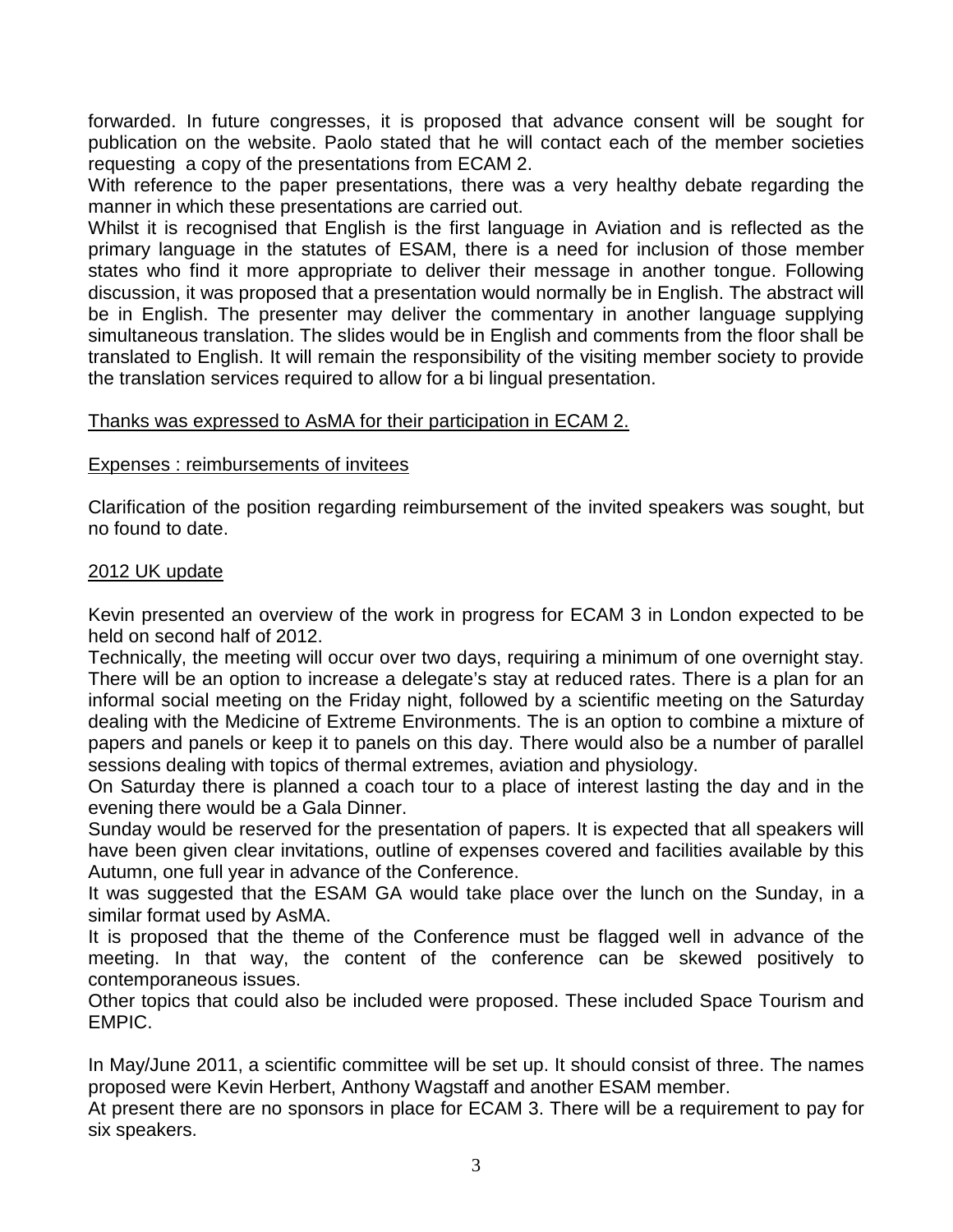## **5. Membership status**

## Welcome to Denmark

Denmark was formally accepted as a member of ESAM and welcomed.

#### EAG military / Portugal / CAMA / IFATCA / EAAP / Baltic States

An update was presented on the position of these societies. There has been no major progress reported from any sectors at this point in time.

#### Questions – doubts from members

Concern was discussed about feelings expressed by some member Associations. There is a need for ESAM to show where the money is spent; where our activities are; the areas of influence and the future role of ESAM in Europe and on the world stage. There is a need to focus on what ESAM "does" rather than just whom it represents. ESAM is still a young organisation and it is important that its activities are seen. It is also important that ESAM reinforces its function as a scientific forum and not just a reactive agent to proposals for change.

## **6. Budget**

### Fees 2011

Paolo will send a reminder for fees on the 1<sup>st</sup> February 2011. He will seek a declaration of the number of members to be billed this year. It was agreed that the fees would remain as per 2010, in accordance with the business plan put forward by Kevin last year. The "early bird" discount will remain.

A discussion followed regarding the receipt process. A scanned invoice will be sent to each member society.

### Update address list

Together with the request for fees, it should be possible to request an update on the active contact details for each of the member societies, thereby maintaining a true contemporaneous listing of contacts.

Input of auditor David Doyle : income tax in Germany – need/price for a tax consultant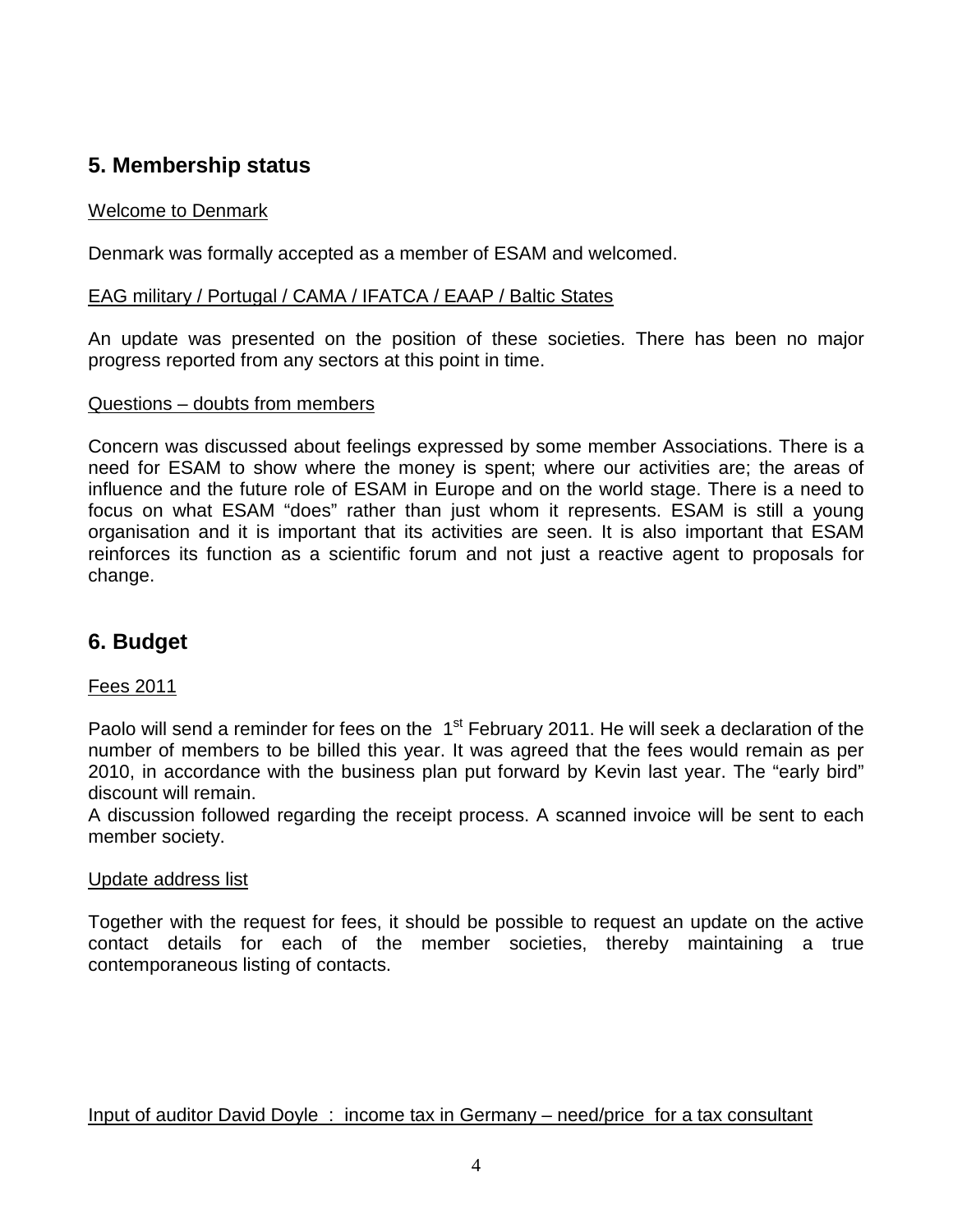Grateful recognition was observed for the work of the auditors. It was acknowledged that the risk of revenue penalties outweighed the potential benefit of savings made from non-payment of tax consultant fees. By virtue of the fact that ESAM is registered in Germany, it is governed by German law. It is also clear that ESAM will continue to require the services of a notary.

## Meeting at the Bank in Düsseldorf 21 January 2011 ( change of signatures )

Arrangement were agreed to facilitate the transfer of power of attorney from the exeunt EC to the existing EC.

## **7. Strategic Document**

## The future tasks and role of ESAM

A paper presented by Kevin ("A strategy for ESAM 2010 to 2012 and beyond. A discussion document" – stored into ESAM Archives -) was submitted to EC.

It is important that ESAM communicates its purpose and function to those outside the organisation. It is more important to stress that ESAM represents every significant aeromedical group in Europe and can interact with EASA and further abroad.

Having ESAM allows for a single consensus opinion in matters aero-medical that can be considered by bodies such as EASA. In this way, the opinion is not parochial or regional, but is the distilled expert opinion across Europe.

There is a need for ESAM to be pro-active rather than been seen to be a reactive monolith. This is how the Advisory Board can act. It can produce position papers that are considered and deliberated, affording the EC the expert opinion to respond to issues that might be raised by EASA and other groups.

Having a catalogues of expert opinions and position papers could act to demonstrate where our activities and our expenses have been used.

A discussion as to the role of ESAM and its changing position into the future was explored. It was suggested that there would be greater input and integration of the member societies into the Advisory Board. There is a balance of the role of nationalism looking into its own societies to find opinion rather than looking out and up to the European position.

The issue of financing the activities of the EC came into question. Do we continue to self fund in an era where sponsorship has mostly dried up. Costs will need to be included in any budget proposal. A straw poll of the members present resulted in a 7 of 10 not reimbursed from Organisations or Associations for EC meetings. 5 of the members had some degree of sponsorship that is hoped to continue. One mechanism could include the provision of a small fee given to the committee member with the option to return that fee to the central ESAM fund, receipted.

Consideration of how future meetings will be funded ensued. The problem is that membership of the EC should not be restricted by the bursary of a candidate. As a professional organisation we need to be able to pay the fees of external experts who provide a service to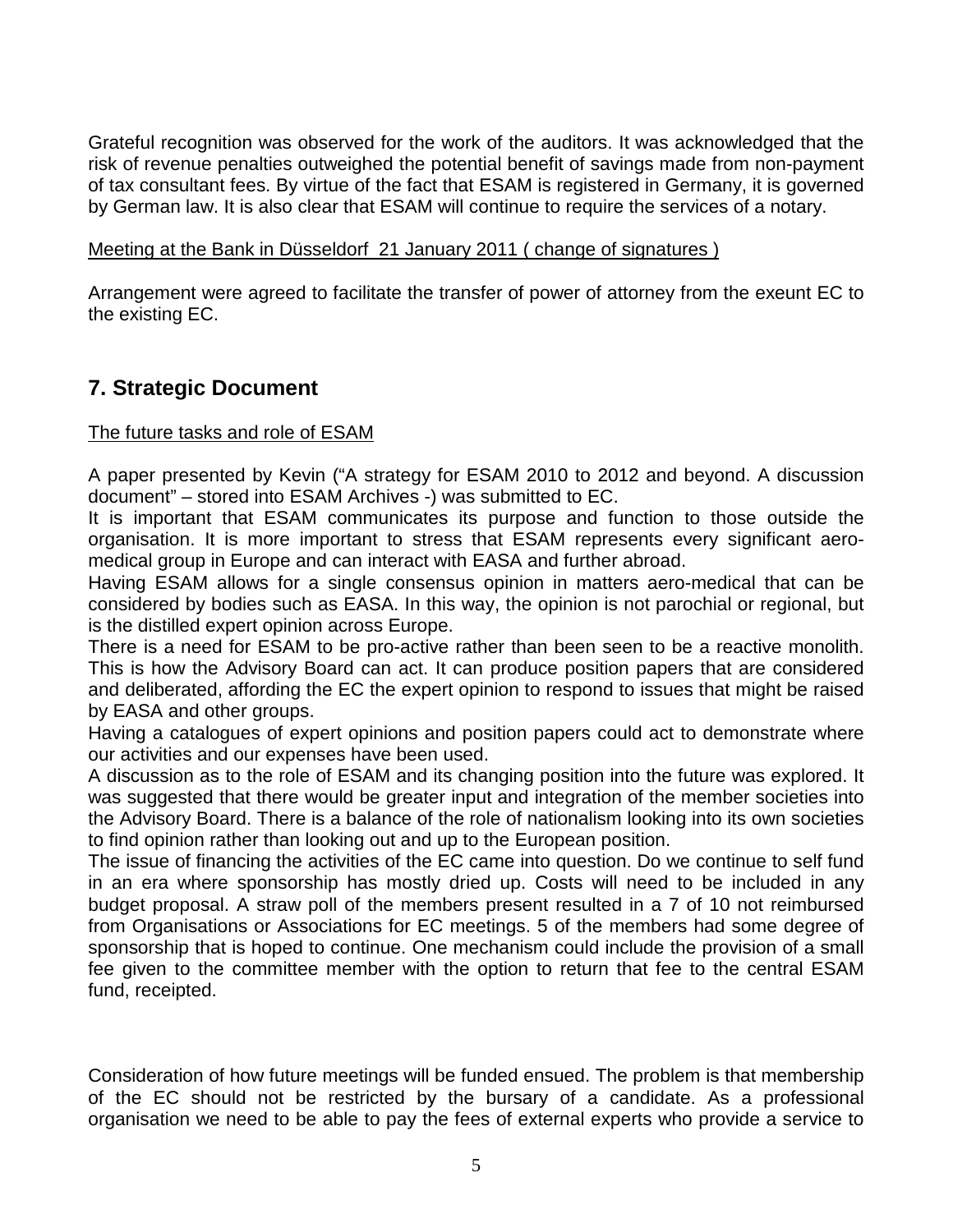ESAM. So using the principle of a basic re-imbursement of travel costs towards attendance would help. Should funding be based on systems used by other organisations such as a larger membership fee. Other sources such as advertising, journal publication and charging for expert advice were discussed. Each of these mechanisms has inherent problems along with benefits. Care must be taken that a small number of financially important elements would not wield an inappropriate influence on the direction and activities of the society.

With the current voting mechanism there is the potential to loss of continuity with the replacement of the entire EC bi-annually. Consider the concept of the President Elect. This would occur in the year out of phase with the EC elections. Doing so would create a situation where the President Elect could shadow the President in the final year of office and be "brought up to speed" on the mechanisms of the EC and the higher office of ESAM. Experience to date has shown that it takes almost a year to become accustomed to the workings of the EC, leaving only one year to serve efficiently. Once elected, the possibility of an automatic extension for a second term of two years, if wished for by the office holder could be granted.

### Show the need for ESAM to the Members

The role of the website in communication is paramount. There is a need for good email hygiene and use of deadlines, e.g. proposals for changes to the statutes, should be posted at least three months in advance of the GA. Consider the idea of allocating an email ESAM email address per society, allowing for continuity where there are local or internal changes of office that would allow for a seamless chain of communication with ESAM.

Is there a need for an EC Assistant? Someone who could take care of the administrative issues of the EC etc., perhaps someone who is looking to a part-time position, or someone who is retired. That same person would need to be accessible, particularly at times of high demand.

With the changing climate of economics it would be worth re-assessing the date of the GA/ECAM being set in November. Perhaps combining the ESAM GA with another meeting, such as ICASM, or a regional meeting could be entertained.

## **8. Statutes**

#### Proposed changes

Many of the issues in this item on the agenda were discussed at length in the sections dealing with the Strategic Plan and the Advisory Board report.

Ries pointed out that the current system governing the activities of the AB is ineffective**.** 

Every society would continue to elect their representative to the AB, but we need people who can source the experts to answer the questions posed by the EC. At committee level, you need people committed to these tasks.

The AB committee has to find a way of easy and reliable communication with the broader group.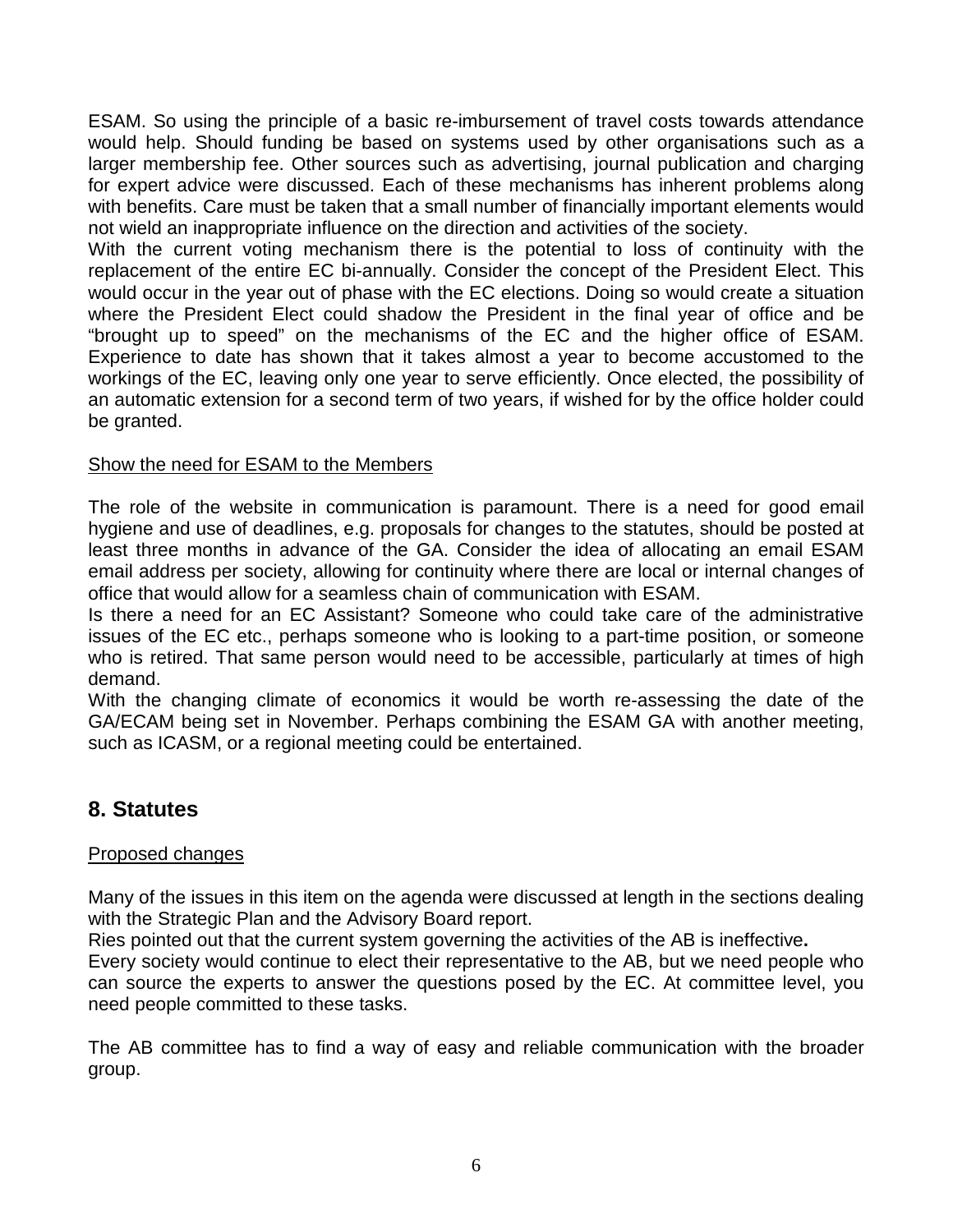One mechanism that could improve the situation would use the EC to appoint the AB committee. The elements of the committee would be reviewed at each change of the EC. It is the EC who would decide how the AB committee carries out its work.

Uwe said that, to date, the response to requests from the committee has been very limited. It would continue to be the position that the national presidents will appoint their member to the Advisory Board, by election etc., but there is a need for an active Board committee to be active.

Roland spoke of his intention to retire from the presidency at the next election. He welcomed the concept of the President Elect as this would allow for continuity. Agencies and organisations that interact with ESAM and the President need to know the incoming President and their style, delivery and form.

A discussion ensued regarding the election process and generation of the Presidential candidates. One suggestion was that the candidate should have a working knowledge of the EC. Perhaps that person would have a letter of nomination form the existing EC or a nomination from a national society and have worked in ESAM for a minimum of two years.

Kevin pointed out that unlike many organisations, both the President and the Vice Presidents are active members of ESAM and not figure heads and that this should be included in the statutes. He suggested that an office holder can be re-elected to a maximum of six years.

At the end of the first two year term, there would be an option to continue without election, but at the end of the second two year term, elections would be required.

The process of election needs to be clearer. Selection of the candidates, presenting their positions and allowing for electronic or postal voting could be considered. The results of the vote would be announced at the GA. There could still be a place for voting at the GA. The ballot would remain a secret ballot.

Elena commented on the fact that there is no forum for the society members to respond or comment on candidates. She suggested the use of a letter of recommendation and of nomination

Kevin offered to write a draft relating to the voting statutes.

Elena pointed out that it is imperative to maintain democracy whilst trying to improve efficiency.

Roland suggested a link between the ICASM and the ESAM GA in the years it is held in Europe. ESAM would be responsible for its costs and facilities, and arrange the ECAM in the alternate years, combined with a national/regional conference where possible, but always in combination with a major scientific event.

ESAM should have ex members of the EC continue to work according to Ries. He also suggested that the AB committee be increased to have five active members.

### Necessity German notary

As long as ESAM in registered in Germany, and there are changes in the signatories of the society, there will remain a need for a German notary.

## **9. Advisory Board**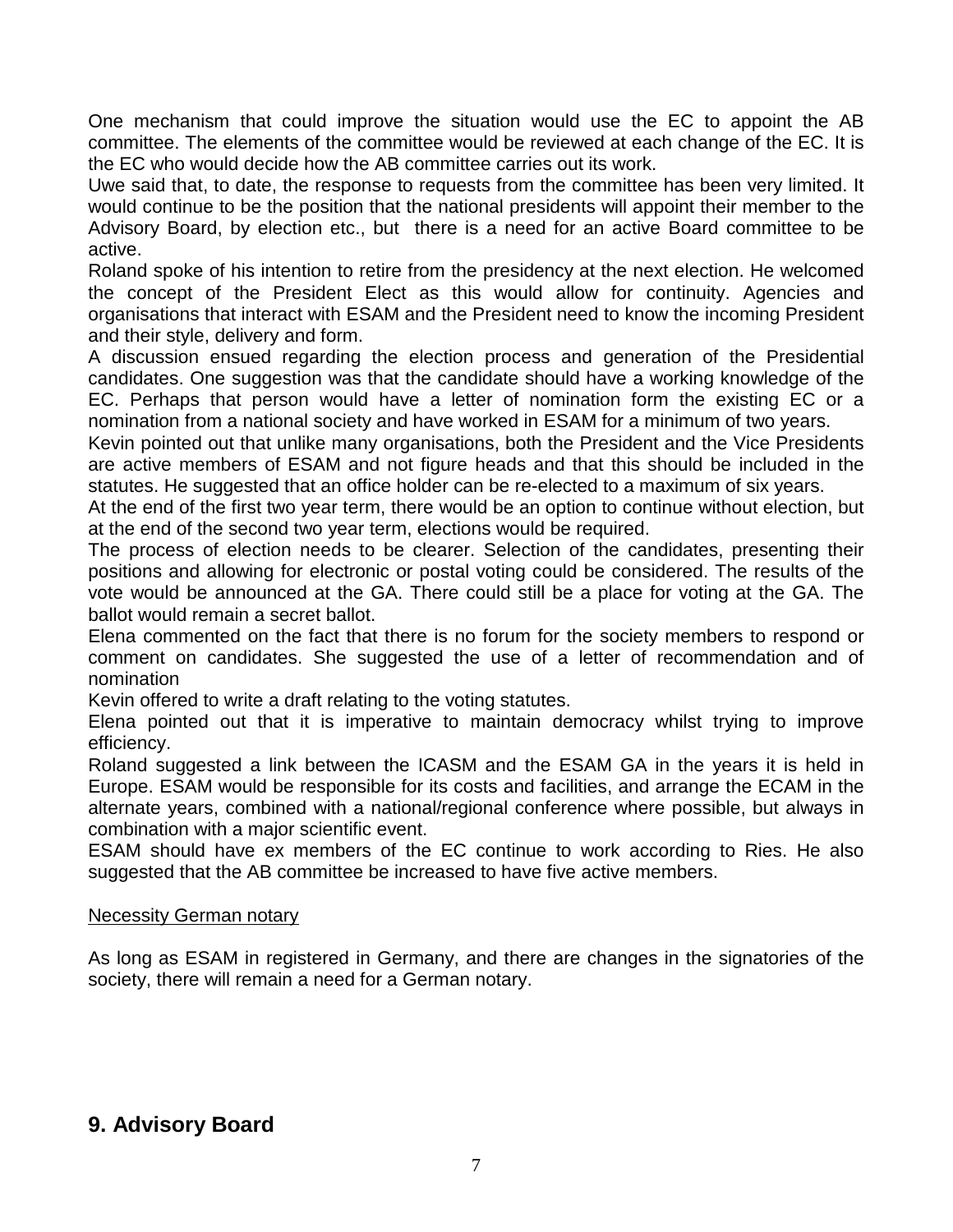### Activities / position papers : response risk management paper / ( aerotoxic syndrome – ICE group about cabin environment )

### EASA NPA on flight time limits

## New subgroups ? Space medicine group activities

### Specialists conference

Ries presented a report about the recent activities of the Advisory Board. He took the opportunity to thank all those who responded to the position paper on FRMS. He alluded to the requirement to be careful with the tone and language used in the paper in an attempt to keep the subject factual and to remove the risk of sensationalism and alienation. There is a clear need to find an appropriate mechanism to meet the challenges of finding regulation. For example, it is possible to generate a broad platform on features such as flight time limitations, but there is a danger that it becomes an exercise in haggling to find a solution such as a limit +/- ten minutes! Using a position paper that addresses the issue of fatigue can allow individual sectors to draw up agreements that can work within a unit consisting of Pilots, Aircrew, Dispatchers and Accountants.

Roland pointed out that each nation has its own variation on the system. Each believes it has the right answer. There have been no accidents directly attributed to FTL and so, trying to find a single regulation draws groups into a snake pit.

Suggestions were made regarding the language used in the document but it was agreed that the fact that this issue has been topical for the past twenty to twenty five years shows how difficult it is to find agreement

EASA has clearly tried to deal with the issue of FTL, and in NPA 244 it appears to be devoid of direction. Perhaps the AB in producing a position paper will allow EASA to move from FTL to FRMS as a mechanism to address to problem. If FTL is all about the number, hours and minutes, it is doomed to failure, but if it is about the concept and the mechanisms of management, a solution can be found. Not every company has a need for an active FRMS policy because of the nature of their operation.

Roland said that ESAM will continue to monitor questions that have a health component rather than concentrate on rule making.

Ries proposed discussion paper on Diabetes. He plans to contact experts in the field including Paolo. It may be possible to contact the experts that were so active in Wiesbaden 2008. Other areas to consider could include Space Medicine and Tourism.

Uwe pointed out that ESAM will be presenting expert advice and opinion free of charge. Should we seek sponsorship from those agencies who stand to benefit from this information, such as EASA?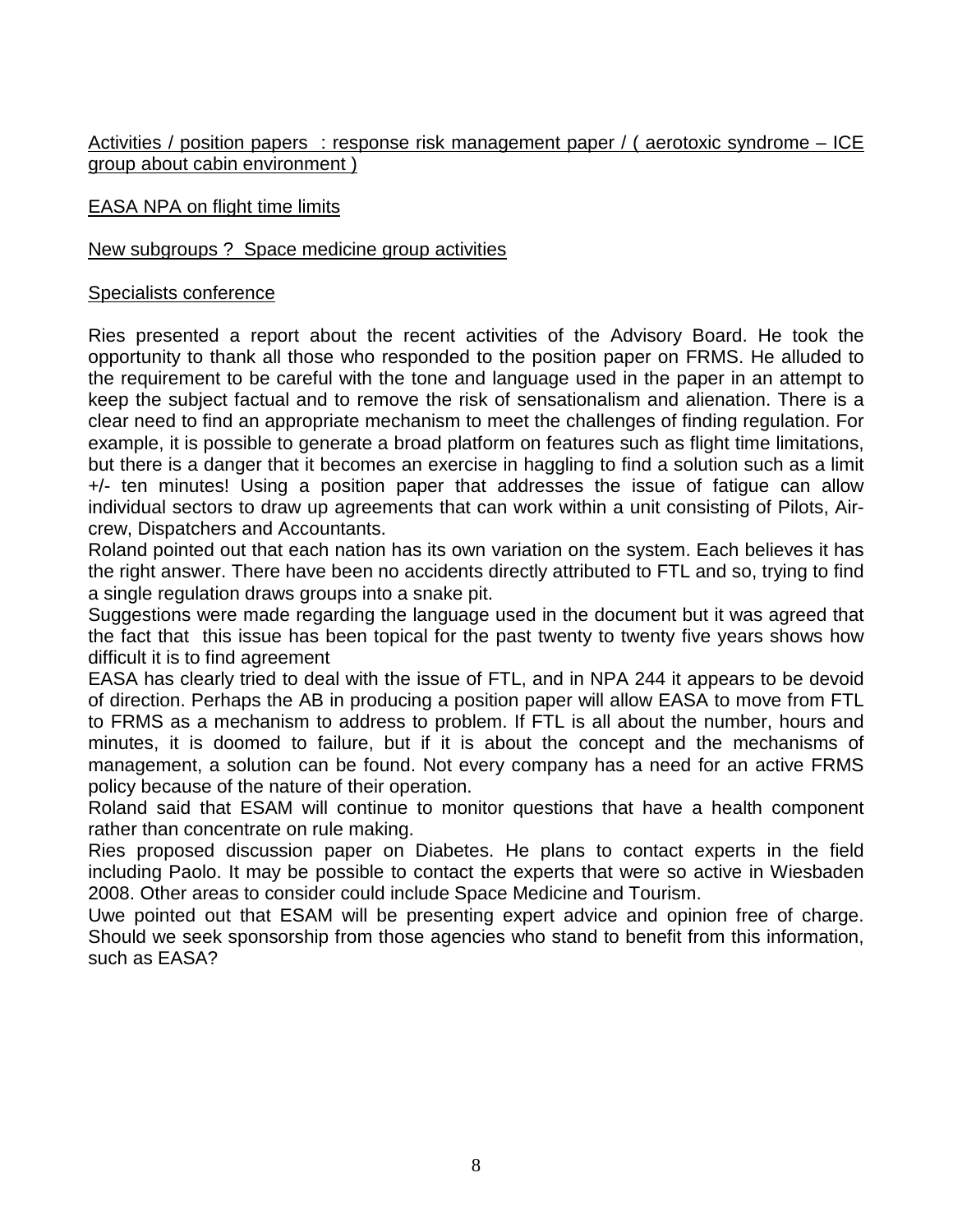The expert groups that worked in Wiesbaden are examples of how the AB activity can be effective. Networking of experts who have mutual respect, working knowledge of their merits and a common interest to advance their area of medicine, can produce results.

If we simply ask "Who will work for us?" The answer is "Why should I?"

Using the expert groups can be called upon to generate expert responses, but this has proved very difficult to date.

In the near future EASA will take on ATC, Ops, aerodromes etc. So the need for external advice and guidance will increase.

## **10. EASA**

Opinion Part medical

Press, EU Commission & Parliament position paper + contacts

Meeting medical group February in Cologne ( Roland )

Start cl 3 ATC expert group February

3 ESSI groups

## **SSCC** debriefing

Roland provided a brief summary of the recent developments available to him in the realm of proposals for the introduction of the GMP certification, the cabin crew licensing and some of the persisting controversy relating to these issues.

Kevin agreed to produce a press release dealing with the LAPL and ESAM position relative to it. The release will be measured and will avoid sensationalist or inflammatory language. There is a need for a contact person to be named in the release. This will be the Information Officer. No reports were available regarding the ESSI groups at this time.

It was suggested that the SSCC meeting reports could be summarised and posted on the web in the blog.

## **11. CMO Forum**

Roland gave a report about the  $8<sup>th</sup>$  CMO Meeting held in Lisbon on November 2010. Issues were AMEs/AMC/AMS activities and proposal for updating Medical Requirements.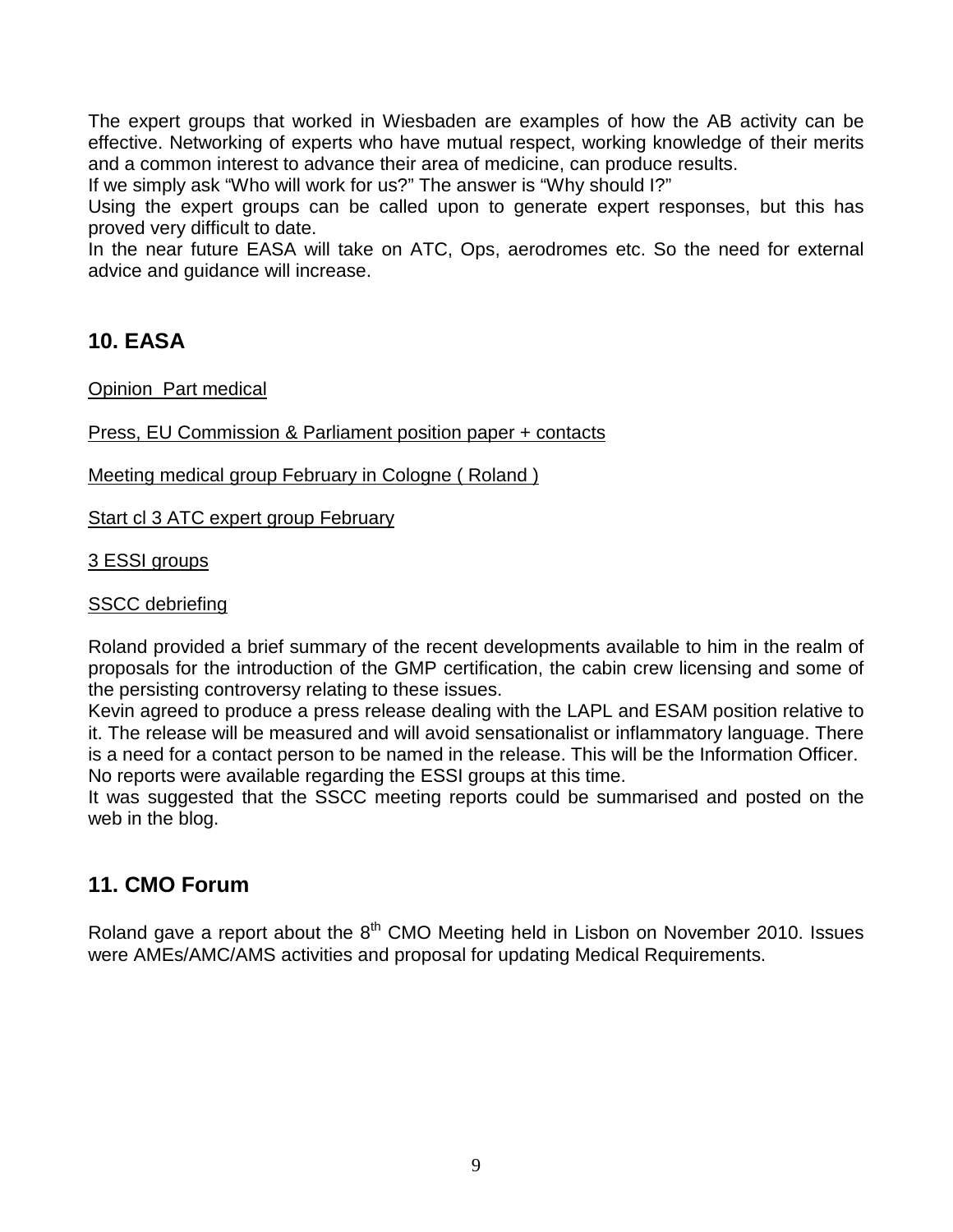## **12. Training and Accreditation in Aviation Medicine**

## Harmonisation of refresher points

## Input in new rulemaking task EASA

Discussion about the issue surrounding harmonisation of training was very clear.

There was a consensus that the view of the national authority accreditation should be accepted by other authorities in areas of AME training/ refresher training.

Elena agreed to write to the national AMS requesting acceptance of the harmonisation principle and practice.

## **13. AsMA**

ESAM general meeting during AsMA congress in Anchorage May 2011

Dedicated part in ESAM website /in Blue Journal : ( Kevin )

Working group joint meeting ECAM - AsMA in EU 2016: timing and place + coordination with IAASM ? other events conflicting ?

To date some fifty six European delegates have arranged to travel to Anchorage from Frankfurt on charter. It is not yet clear who will travel from the EC to attend the AsMA conference. Hans outlined the provisional arrangements and the facilities available to ESAM at AsMA. Following a broad discussion, it was suggested that a round table panel at lunch break in a room with a capacity of sixty, having a short presentation followed by the panel dealing with an open topic, such as "hot topics".

A brief report of the Teleconference between ESAM and AsMA described the event as very successful.

Roland spoke of the invitation from Norway to hold ECAM 4 with them. Perhaps we could combine ECAM 4 with the NAMA conference, if it was possible.

Discussion of the possible 2016 combined AsMA-ESAM congress/conference followed. A number of sites were considered, especially those close to a major hub. It might be best to aim for the end of May as that would avoid conflict with ICASM. Including ICASM was pondered. That would be a truly unique event.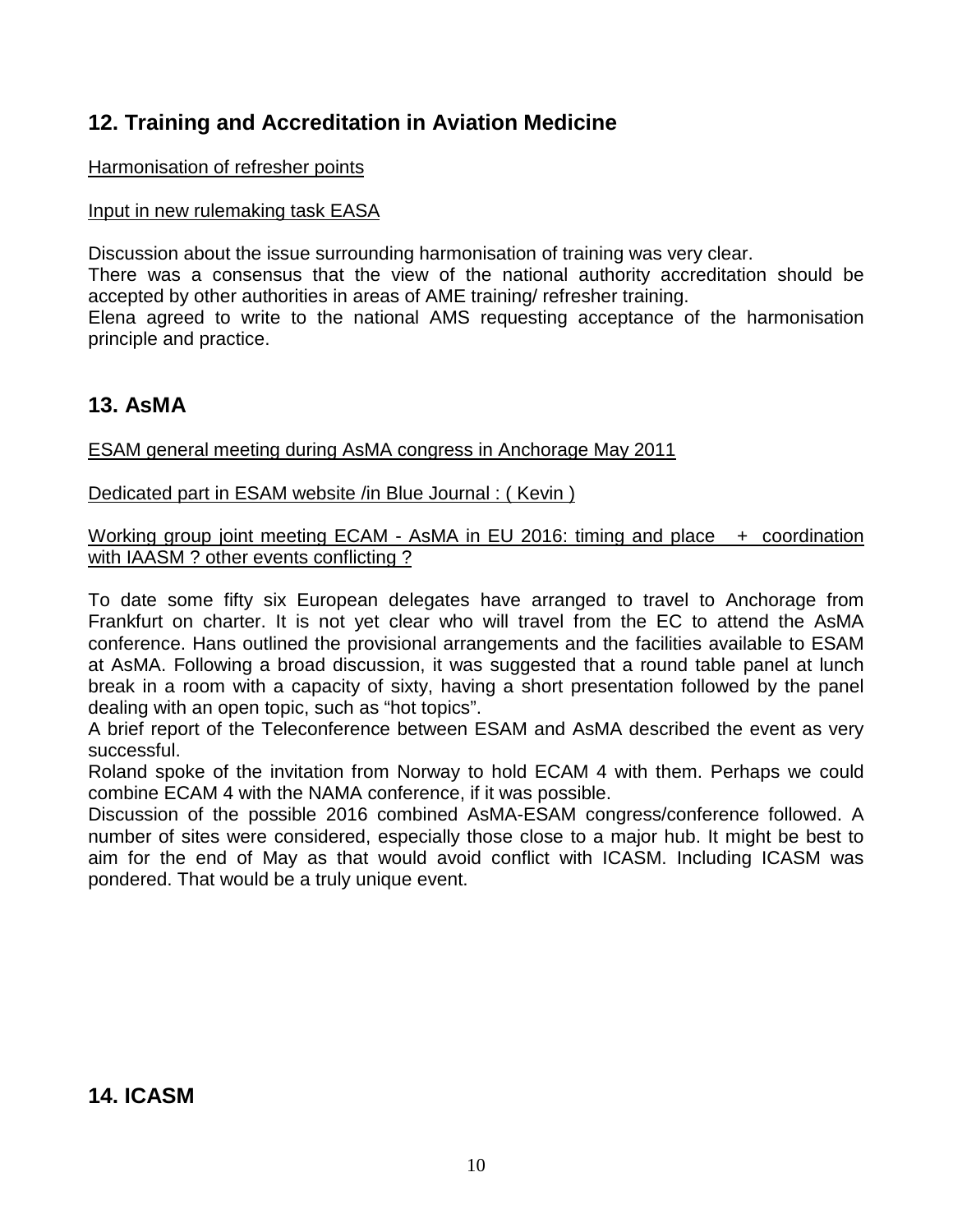## Combination with ESAM GA 2011 pre / post congress ( military user group meeting )

Together with full AB meeting + vote AB chair + vote auditors

#### Publicity GA and AB meeting

Technically, Friday 16<sup>th</sup> September would be the best date for the ESAM GA. The logistics would favour this date, but consider the use of the preceding Sunday as a potential date for the GA in the future.

## **15. Website**

#### New design / Seasonal Greetings

Lilla presented an overview of the developments of the website. She showed the new home page, the links to other pages and items of interest. New developments can be seen on the home page. She spoke of the use of links to other groups including travel medicine, articles and AME regulations etc.

A presentation of the website hits showed a peak seeking information about ECAM 2. In the period of 2007 to 2010, there were some 500,000 hits.

#### Bio's and photo's of EC – AB - Ext

Members should present their current photograph and a short biography. Care should be taken when using email. Only request a "read-receipt" on important emails.

#### Main interesting information for visitors ?

Use headlines. Put a translation link on the front page. Use the national flag or the logo of the society where available. Make available the information relating to the next GA ASAP.

#### Hyperlinks to national associations websites

Links to national societies and their meetings, a link to training facilities, academic sites, information regarding the language of delivery of training courses were recommended.

#### Publication of newsflashes - blog ?

Information to the public regarding travel medicine, or how to contact an AME for information relating to air travel will be given. Issues such as areas of contention or those matters that are in the public eye. The use of Kevin's blog was recommended too.

## **16. Task list – Working Groups**